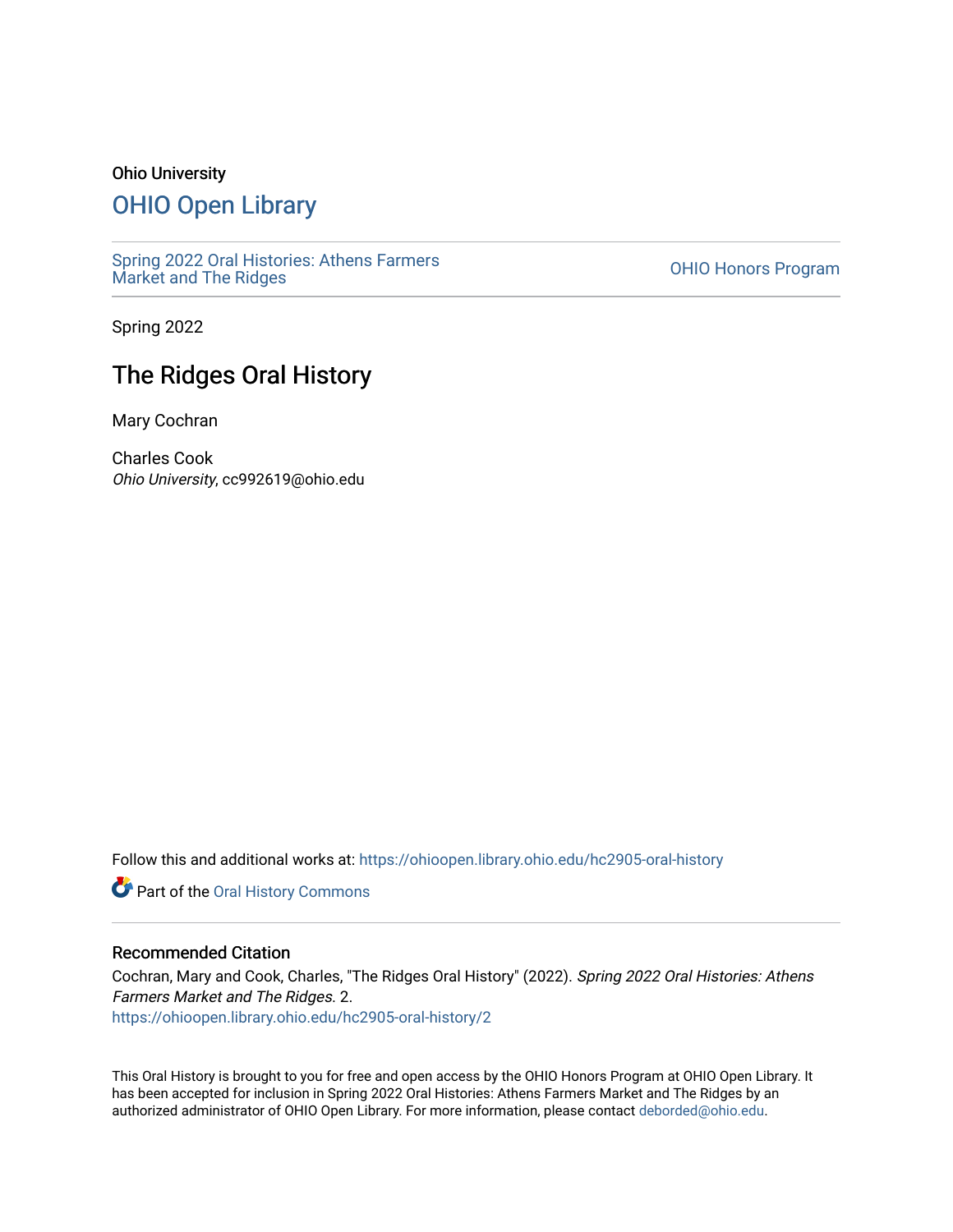## Unknown 0:09

Hello Are we good? Yep, we're good. There we go. Good. Technology's not always my friend.

Unknown 0:23

That's all right. All right, I guess we can just jump right into it.

Unknown 0:30

Okay, sounds great.

Unknown 0:32

All right, I'm gonna start reporting in progress. All right. So the just the first part is just your name and your age for the record.

Unknown 0:44

Okay, Mary Cochran, and I'm 50 years old.

Unknown 0:48

Okay, and then what's your educational background?

Unknown 0:53

I received my bachelor's degree in social work and psychology from Ohio University in 1993. And then my master's degree in social work from Ohio State University in 1994.

Unknown 1:10

Okay, all right, and then what's your professional background?

Unknown 1:14

So currently, I'm a social worker with Mount Carmel health. And I've worked with Mount Carmel health for 30 years this fall as a social worker, and I've worked in various departments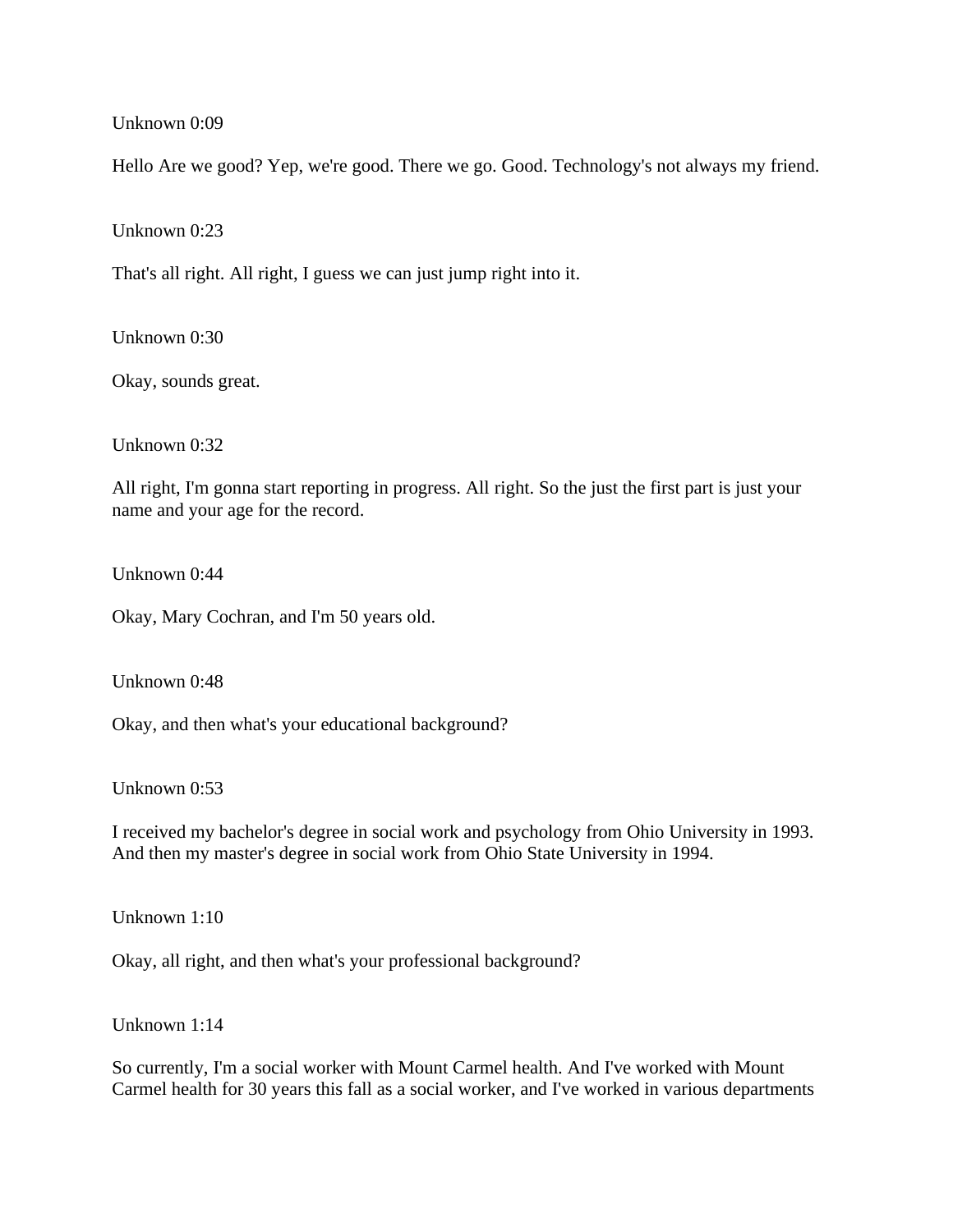and areas oncology mergency, room. OB, outpatient OB clinics, labor and delivery and most recently population health which is like a outpatient ambulatory community based service. position.

## Unknown 1:47

Okay. All right. And then I guess now we can move into the richest part of the interview. And so I'll just start with asking you about your experience at ODU. What was that like?

## Unknown 1:59

Well, I absolutely loved being at ODU and I would say it was very good growth opportunities. For me. I came from a small town. I was the first to be to go to college and my family on both sides of my family. So big experience with a whole higher education. So a lot of personal growth and development for me, so I had a wonderful experience there.

Unknown 2:32

Okay. All right. And then so I was campus like when you attended.

Unknown 2:39

campus was beautiful. Very peaceful. I'd say there were a lot of young people around her youthful feeling. I came from a town a lot of older residents, I guess so it was very nice to be around a lot of younger people a lot. Of Energy. always something going on fun activities. Things to do. So. Yeah. Great campus.

Unknown 3:06

Okay. And then so, this is pretty similar, but what was Athens like back then has it changed? Since you've since the 90s?

Unknown 3:15

Yeah. Um, surprisingly, a lot of it's very similar. Although I think the past couple years of COVID has changed a lot for campus since I've been back. Just with some so many places closing which is you know, disappointing to see a little more growth obviously, on the outskirts of town with the hotels and stores. Those definitely weren't out there. So they had a small mall and had a grocery store Kroger, that small ball but no Walmart, none of the extra little chain stores. were around. So that's changed quite a bit. But uptown actually I think was thriving more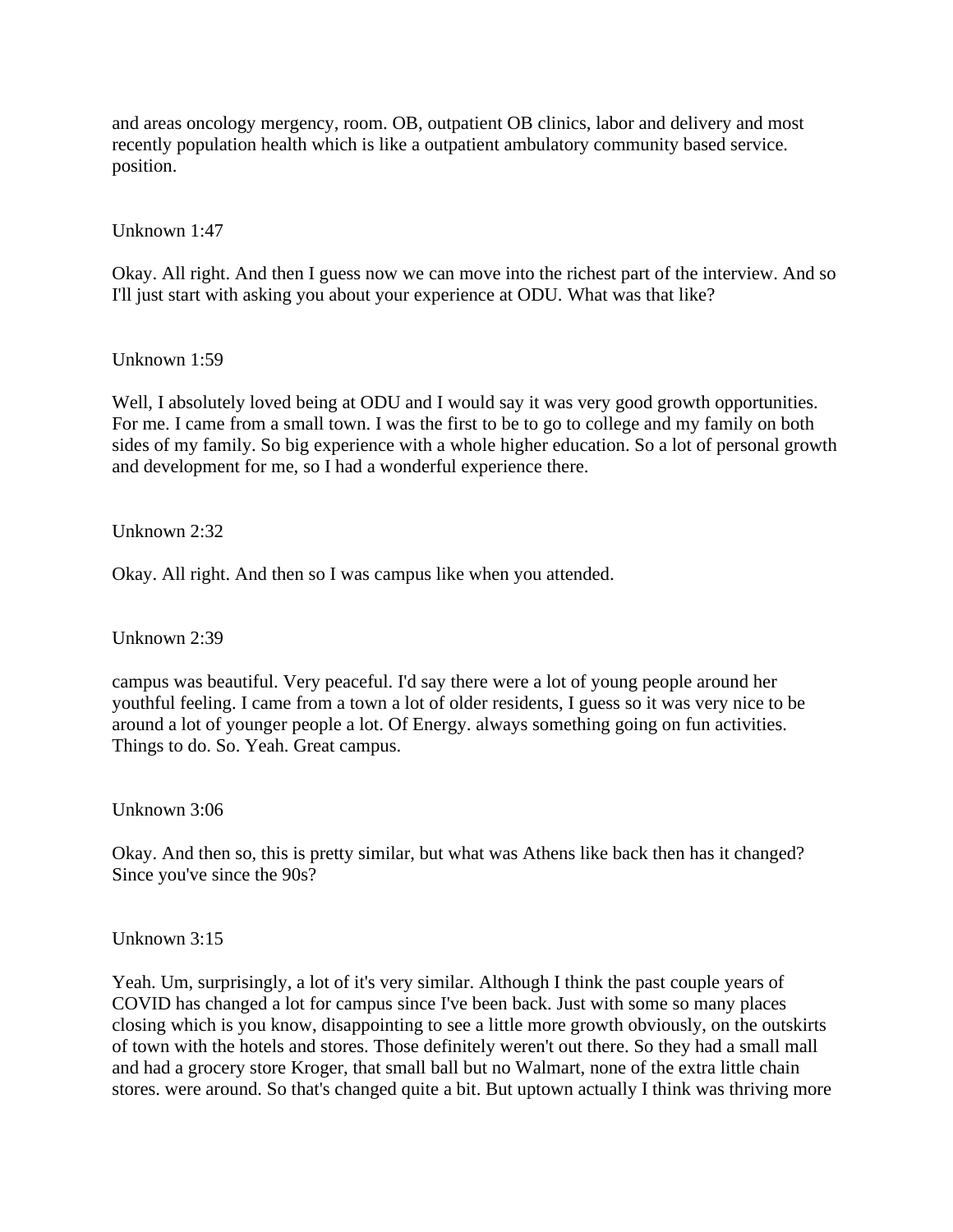probably in the 90s when I was there, now privileges because people didn't have all that stuff outside of town and really not as many kids have cars as they do. Now. Or weren't quite as privileged to have the ability to go off campus to get some of their needs met. So I think uptown was a lot busier all the storefronts were pretty full. There was nothing really close a lot of mom and pop shops and stores. Biggest change.

## Unknown 4:27

I can definitely see that. And then so lastly for you what activities or organizations did you participate in while you're a student?

## Unknown 4:39

I I personally myself was in student my work and with Student Alumni Board, I was their chair like their community events and services. So while I was there during those years to quarterly I would plan an activity or event with different social service programs in town. We went to like a nursing facility and did like Valentine's cards with the elderly adults and brought them desserts and there was a halfway house that we worked out for Thanksgiving and made a big Thanksgiving meal. We did stuff with the after after school programs with some of the kids were the single moms. So mostly I was involved with student loan my board but I was within Student Alumni Board. I got very involved with the community and some of the community based programs I would say, Okay, so some volunteer work. I did some volunteer work throughout school too, and I worked at the library. I worked at the library, like for my work study program, so I don't know 12 hours a week or something or 15 whatever they assign this to I did that as well.

## Unknown 5:51

Okay, awesome. All right. And then so now I'm going to move on to your your work at the asylum. So how did you first hear about the asylum?

## Unknown 6:01

So, as a freshman, I initially went into school to be a teacher. I thought I was going to be a teacher, but I did not like my first class and right away I decided I needed a different major. So I just started taking some random classes and one of the classes I took was social work. In the introductory to social work class, you're required today 16 hours a quarter, we were on quarters at that time, volunteer work, and the volunteer work was, you know, just a couple hours a week somewhere. So one of the places they offered the school offered was for us to do volunteer work at the state hospital or at the asylum so they would pick us up weekly in a bus and they would take us up to the top of the hill and drop us off for about two hours and you know, bring us back so I did that an entire quarter. To really meet that requirement for my class. I had to have 16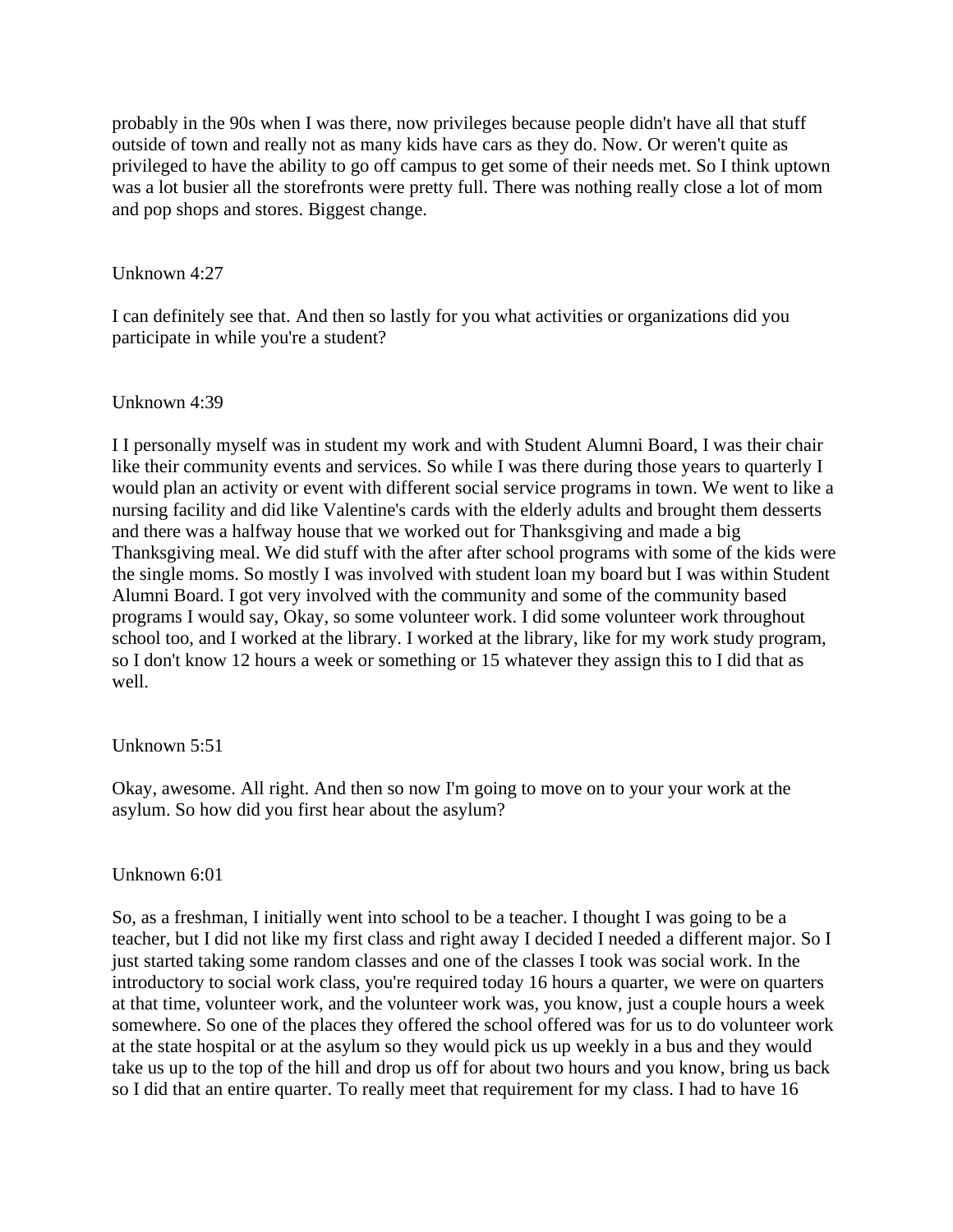hours of volunteer work. And that actually helped me decide my major very much so so it was very impactful experience for me.

Unknown 7:11

Okay. All right. And then so what you kind of already answered this a little bit, but how did you become interested in volunteering at the state hospital? What drew you there?

Unknown 7:21

Yeah, I mean, I honestly did it initially because I had to have this requirement for my class. And we could have done volunteer work at other places, but that was one of them that they offered us and I just was kind of intrigued by the whole facility and the patients who would be in the facility. I always had a lot of interest in mental health care. So that was a little more appealing to me than some of the other populations where some of the other students went. Yes, I see. The mental health piece really pulled me there. Probably the most.

Unknown 7:51

Okay. All right. And so, was that your freshman year that you started volunteering there?

Unknown 7:57

Yeah, it was my freshman freshman year, fall quarter. So I would have been 1989

Unknown 8:03

Okay. All right. And then so how long did you volunteer there? Was it just the quarter?

Unknown 8:09

I did. I did it just that quarter. And honestly, at that time, a lot of the silent was already closed. And they only had kind of a smaller section still open. And I kind of got to live the process of them, having some of those patients be discharged from that facility that had lived most of their lives there. But yeah, as far as the time at the asylum, just that semester, or just that quarter,

Unknown 8:37

quarter. All right. Okay. And then so what did your volunteer work consist of?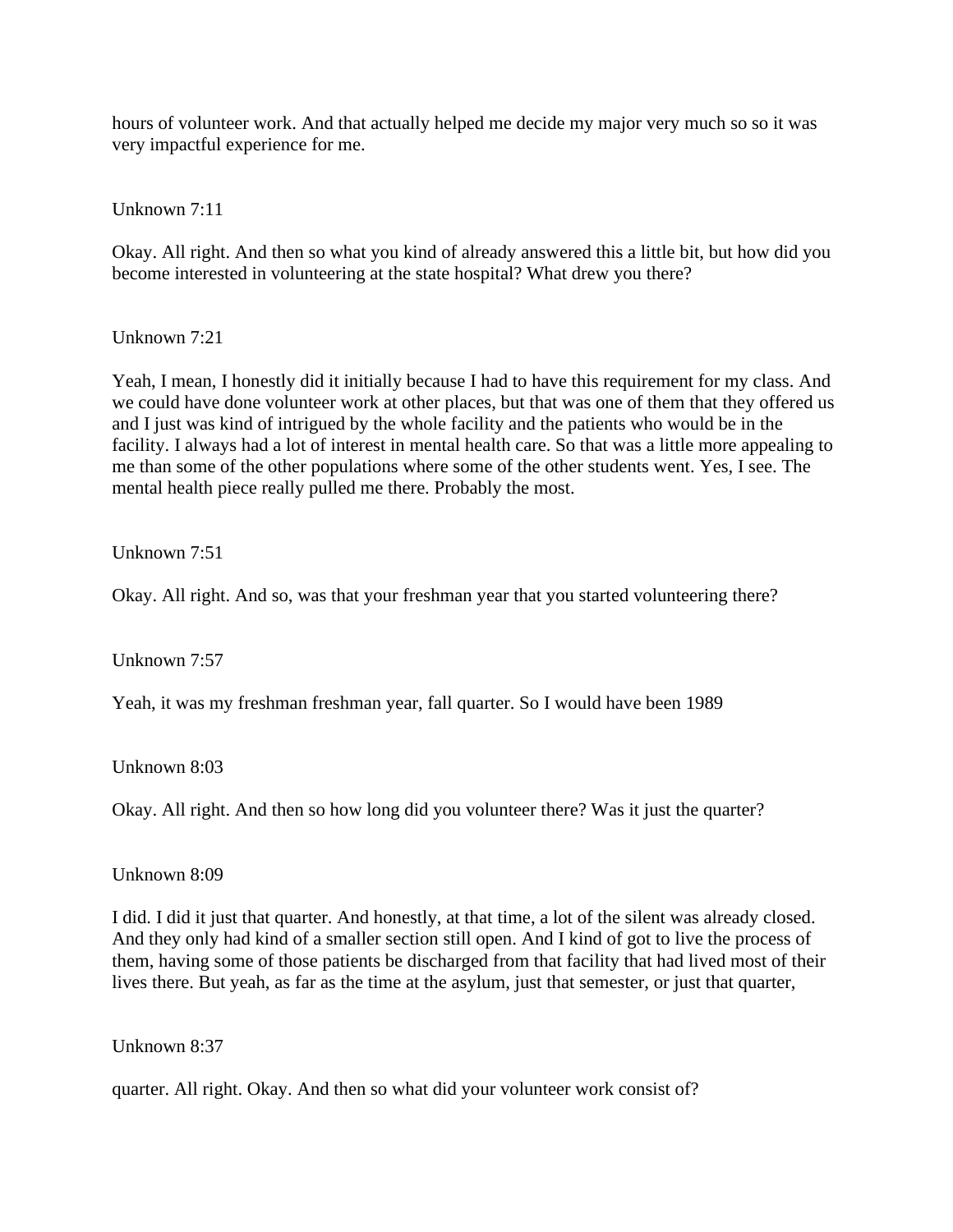Unknown 8:42

Yeah. Really, they would take a big group of us up there on top of the hill to see the patients and they really just wanted to us to socialize with the patients. Engage with them, just help them learn some you know, typical basic communication skills and socialization skills, I guess. So no real specific assignments. At that time, the only patients really left at the facility had quite a bit so I don't think they trusted us doing a whole lot of socializing with them.

Unknown 9:22

Okay, so were they mostly older patients

Unknown 9:31

you know, kind of a range. I would say there was a range there was definitely some younger people that were still there. They just had high mental health needs, like really struggle functioning on their own in society. What's going on at that time, because I think most of the other patients had been discharged or maybe moved to other facilities, but that's my guess, I guess. I didn't really know that at that time, but that's my guess. But the ones that were still there just had a lot of outbursts. A lot of anger issues needed to be supervised and guided a lot. So I don't think they let us do much other than just socialize would play board games we would you know, play board games. With them watch TV.

Unknown 10:37

Shoot, connection went out Oh, are you there? Hi. Hear me. Okay.

Unknown 10:48

I gotcha now.

Unknown 10:49

Alright. Alright. I think it just cut out there for a second. But okay, sorry about that. That's alright. I think we're good to go. So you were just talking about playing board games with them. Watching TV with them. Exactly. All right. So the next question is what was the environment like for you at the asylum? Kind of sort of how did it make you feel walking in there? What was that feeling?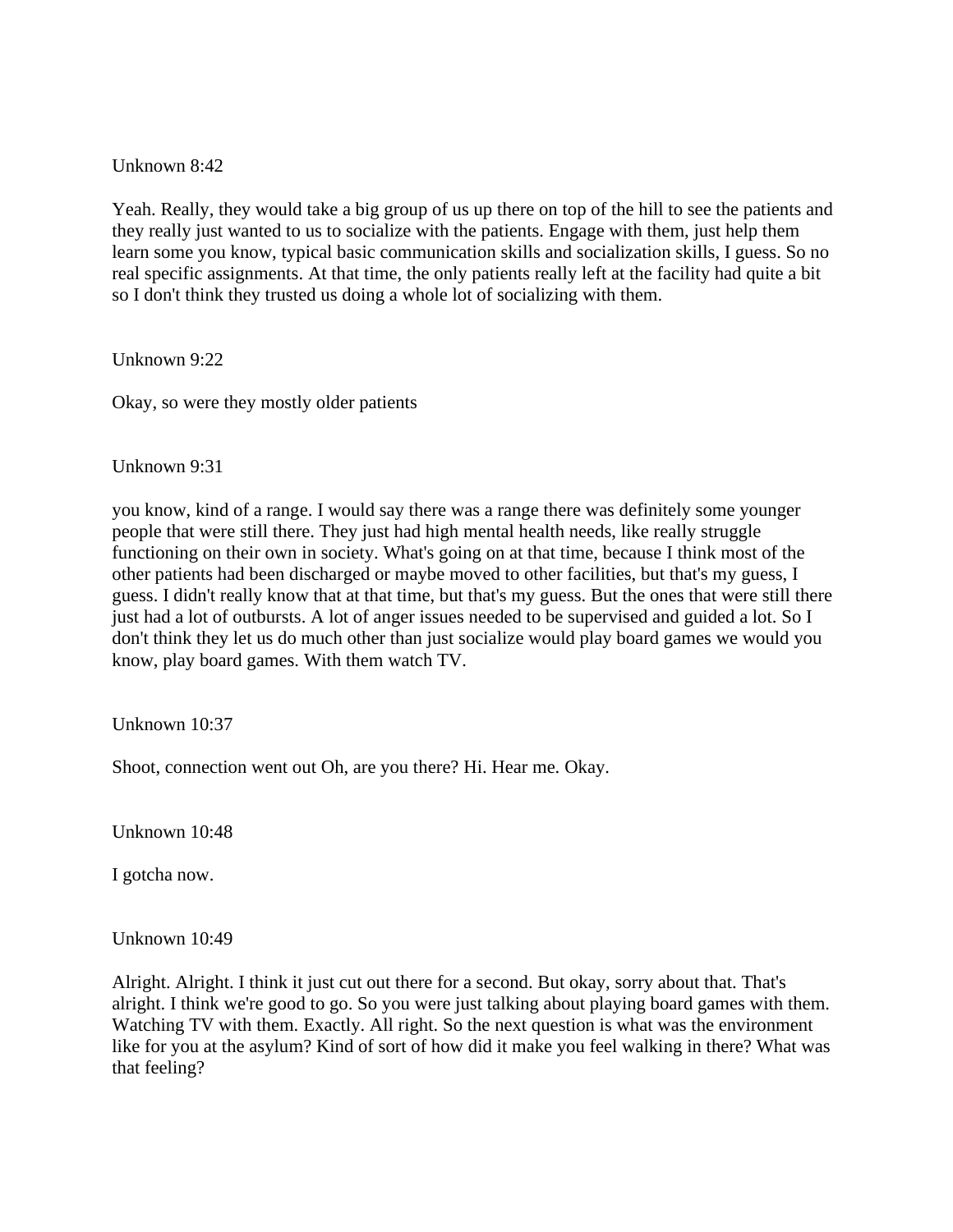## Unknown 11:22

Well, it definitely felt like it should have been condemned. Very, very dark, dreary, very uninviting. Kind of scary, very depressing. Hard to believe that they kept people in those conditions, I guess. Yeah. I felt really sorry for people that were locked up on this units.

#### Unknown 11:45

Okay. All right. So were there any like, sort of, I don't want to say parties but kind of like gatherings or events or things of that nature. That you went to?

#### Unknown 11:57

Yeah, they definitely had a couple bands I think they may have done like for the

#### Unknown 12:06

for some of the patients they may have done like some you know cookouts and stuff that were supervised for the people that were able to leave under supervision. I didn't participate in any of that but they did have like, like dances and having dances. And I don't know if it was like, you know, once a month or whatever, but they would bring bring us all into this room and that's when they they kind of had to lock units at that time. They had a female lock unit and a family locked unit. So they kept them separate. And they would bring them all together and let them have like little social dance and they would play music and have popcorn and things like that. So I do remember participating in that event. Once or twice and I do remember being kind of intimidated at that time, my age. And in that environment, because I wasn't sure especially with the men I knew most of the women because I stayed on the lock women's unit but it was not in the locked men's unit and I knew there were a couple of really aggressive men that they had kind of kept locked but I was concerned about I guess so. Yeah, it was. And I do think there was a couple of little arguments or a couple things that would start or someone would say something and staff is always bringing people apart when they were bringing them all together. So one settling a little unsettling.

#### Unknown 13:28

And then so did you ever did you witness any of the treatments that the patients underwent sort of their care? How did that go?

Unknown 13:37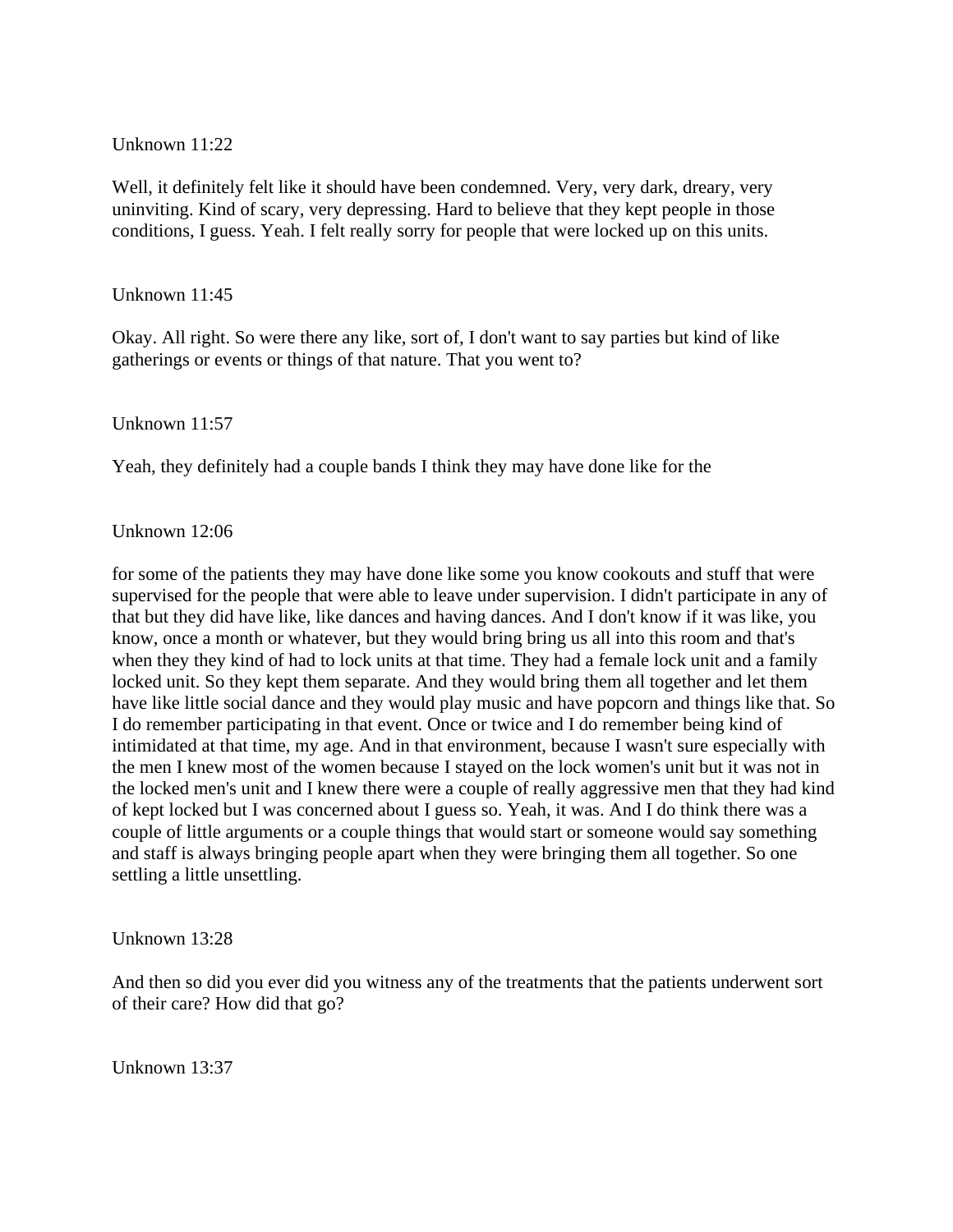Not really. Just because we came in the evenings and I'm assuming most that stuff occurred during the day they would pick us up in the evenings and take us up there for you know, a couple hours early evening. Time. I mean, of course, there was still staff, I would assume nurses are passing medications and stuff. So I would definitely see them, you know, passing medicine and giving medicines to the patients. But other than that, no, we were not really prepping to be you know, part of any of their treatments.

Unknown 14:03

Okay, so what were your interactions like with the staff? How are they? Um,

Unknown 14:11

I honestly don't I mean, just cuz it's been so many years, you know, ago. I don't really recall any significant interactions good or bad. Like I said, I do remember the nurses passing medications. And they were pleasant enough with the patients. I think they knew the patient's names. You know, I think that while we were there students, it gave them a great brain to probably do paperwork or work on things while we kind of entertained the residents. So I don't know that I really recall one way or the other. I mean, like I said, No, none of the residents that I worked with or interact with seem to have any issues with the staff. They seemed annoyed when they had to do medicine. But you know, they were pleasant enough to the to the residents from what I can tell.

Unknown 15:03

Right, well, that's nice. I know you're already you already talked about the grounds of this the facility but is there anything else that you would like to say about it? Maybe the outside or?

Unknown 15:13

Yeah, I mean, it was just you know, worn down, beat up facility, although it has has such a presence up there on that hill. You know, you're, you're like up there and you kind of look over the entire university. I mean, I think everybody should go up there and see that area. But it you know, it's hard to believe at one point that it was cool, high functioning, heating, you know, they use it to its capacity, because when when I was there that needed to be closed, it was in bad shape.

Unknown 15:46

Okay, so were you there when it was shut down completely? Yeah,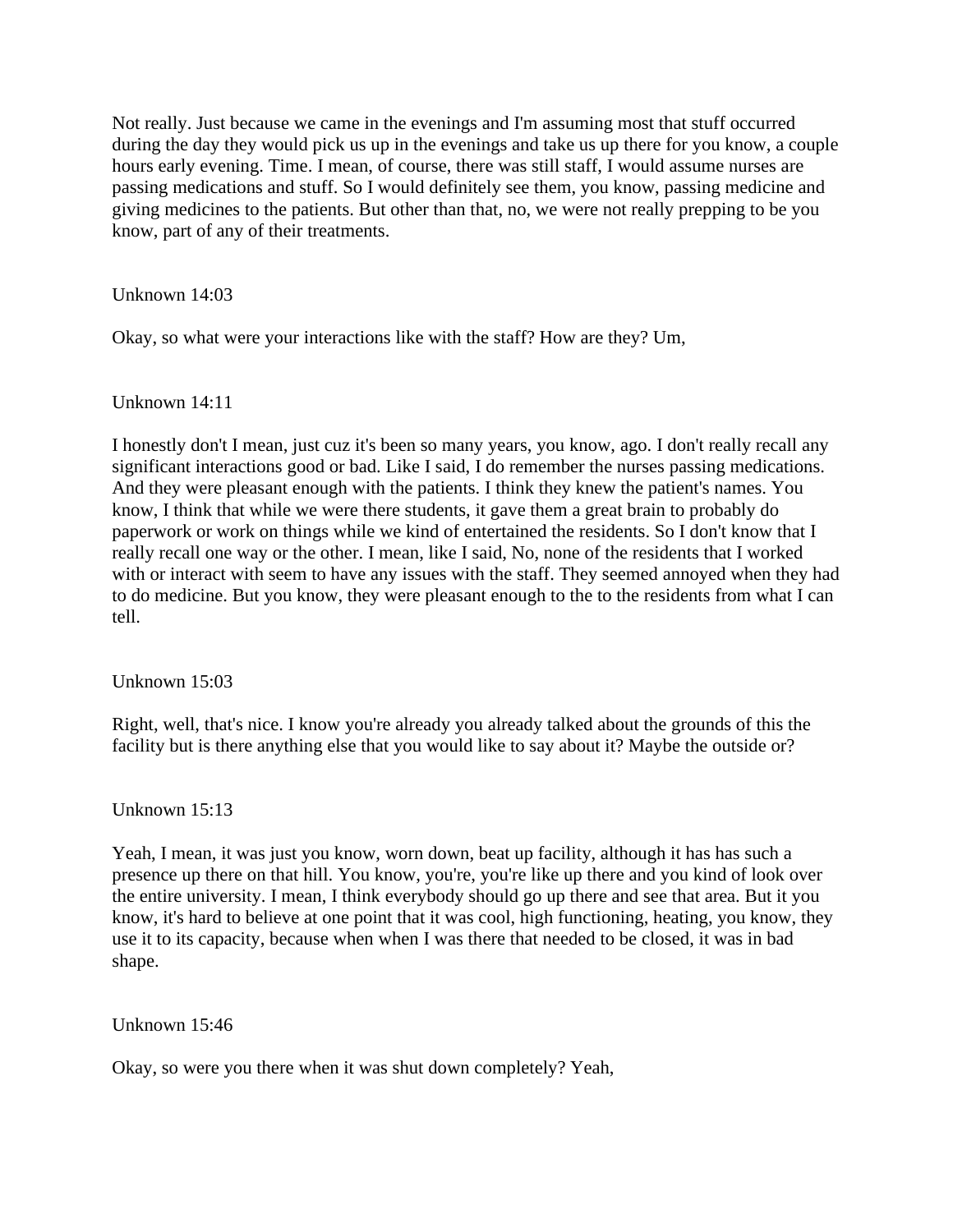## Unknown 15:51

so during the time I was there, not volunteer necessarily at the asylum, but during the four years that I was in school there, that's when they officially closed it and the residents that were

#### Unknown 16:09

there that kind of went into Athens or received at some of the halfway houses and they did you know, officially close it during that timeframe. I don't know the exact year but I know during those four years I was there. It did occur.

#### Unknown 16:24

Okay. All right. So what was the so what uh, what did the shift sort of feel like? What was the impact of the shutdown sort of before and after?

#### Unknown 16:33

Yeah, so I know that. Probably my sophomore year may my junior year I started working at a place called the gathering place. And it may still be an app and so it was there for many years, but it was like a halfway house for people who were at the state hospital.

Unknown 16:53

And, but they didn't really have a place to go or place to stay. So some of them were homeless, or just, you know, didn't know what to do with themselves during the days because they always had planned activities structured state hospital, so the gathering place took these residents in throughout the day and evening, they're always available. So I started volunteering there. So a lot of the people who were at the state hospital ended up coming to the gathering place. And they would kind of the patients would kind of like go up and down port Street. And we'd be walking around campus, sometimes trying to borrow money for people to you know, get mature or something or get food but they could always go to the gathering place was always an open you know, option for them to come in watch TV did sit around smoke cigarettes together and play cards. And there was always snacks in the kitchen and stuff too. So, but I would say that the streets and Athens probably became a little more full of a lot of these residents that used to stay at the asylum.

Unknown 18:00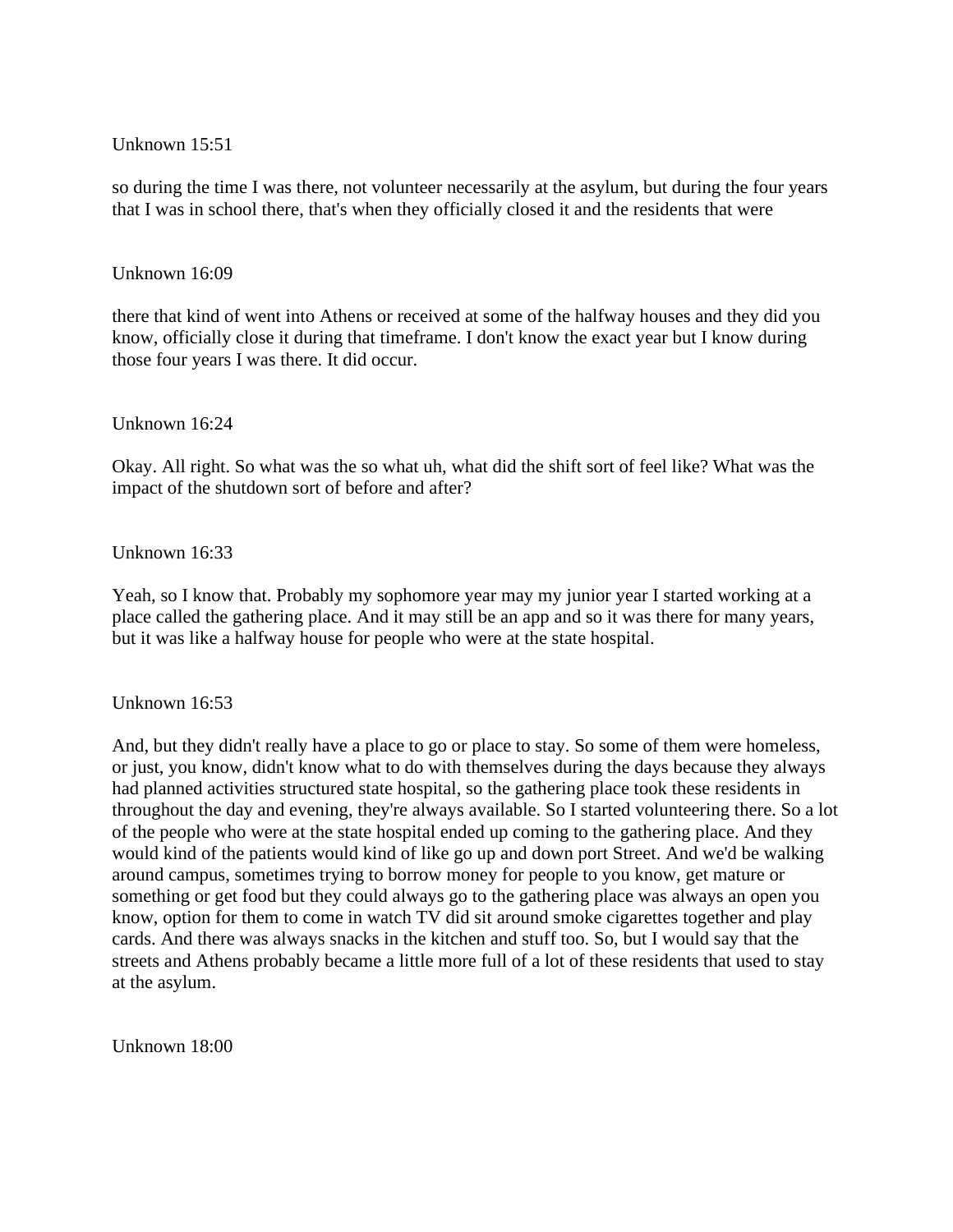Okay. Alright, so do you have soy was? Do you know anything about what the effect that the shutdown had on the employees or was that sort of you didn't really close with them?

## Unknown 18:13

I wasn't really close with the boys. I mean, I'm assuming obviously just employment will be huge for many people to add to it just because it's a more impoverished area. It probably was a large other than Oh, you it was probably the next largest employer, I'm assuming in the area, so I'm sure just economically I had to hurt a lot of the staff members. And I'm sure finding other jobs would be challenging at that time in Athens, because you know, other than you, I'm not sure a lot more a lot of other of those boys would have found jobs, or that had to leave the area. So I'm sure that was really challenging. And I'm sure they were worried. I mean, I'm sure some of them are really, you know, worried about the residents and how the residents are going to be able to function on the road and the community.

## Unknown 19:01

Okay. All right. Did you? Did you have anything else you'd like to say about the effect that I had on the patients when they were released from the state hospital?

## Unknown 19:15

No, I mean, I think for for some of the patients that I saw later, the gathering house, I think that was, you know, good for some people and for some people, I think it was maybe not so easy because they didn't have to have structure or some of them have lived there for so long or had spent so much time in medicine. I mean, it really was their family. And they may not they may have been estranged from other family members or had no other family. So I would just think it would have been very lonely. For some of them. You know, that social contact, they did have they lost and then they were kind of wandering around on their own. I'm sure they were linked with outpatient services and resources, but to not constantly have that security piece I'm sure is very challenging for some of them. So yeah, good and bad. Yeah. I think good and bad.

## Unknown 20:09

Okay, and then the last thing I had about the the shutdown is what affected the shutdown have on you how to how did that make you feel at the time?

#### Unknown 20:26

Oh, no, I don't know that. I had. I mean, I was I was concerned I felt bad for some of the residents that I would see up on the streets and like I said, most of them when they were asking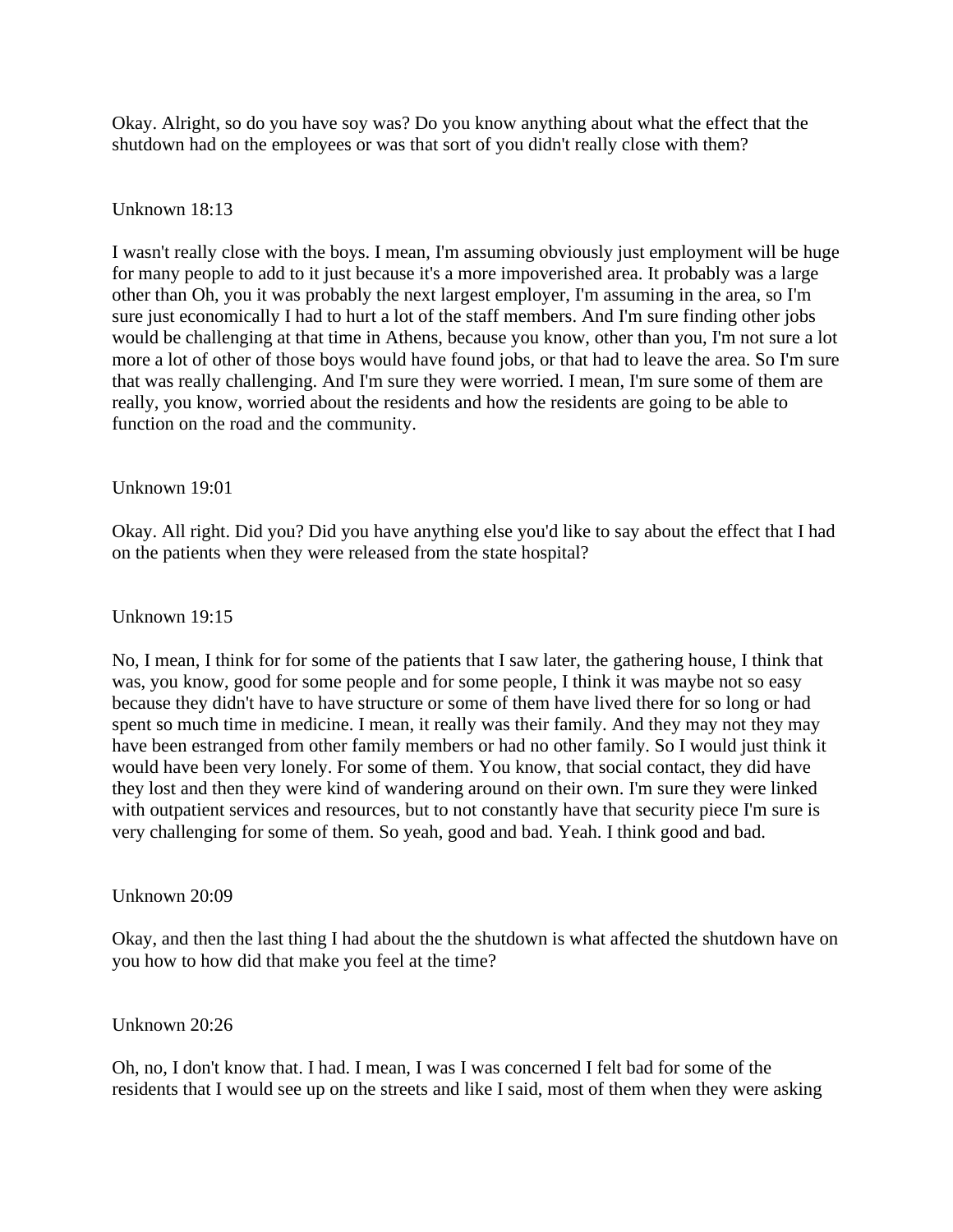for money, I'm sorry. Mostly when they would be asking for you know, money or food. I was concerned. A couple of people honestly, I remember being a little bit concerned. Again, just because I was younger, at 19 female. When they were on the streets, I was a little concerned at times, with some of them who knew me or recognize me from the facility like if they would follow me back to my dorm or something because they would shout at me like across campus or across board street and be like, Man hurry, you know, I'm and I was like, Oh, how am I gonna you know, get back and realize not bring them with me to my dorm. Just from a safety standpoint, so a little bit of safety concern was there. But also I felt bad that they lost their homes. It was tough.

## Unknown 21:29

Alright, and then so I was gonna move on now to sort of the relationship between Athens in the state hospital. So how do you think having the state hospital right next to the university, what impact did that have? Um,

#### Unknown 21:48

you know, I mean, I think I'm sure some people definitely did not like it, although I think that Athens is kind of isolated from a lot of other towns and a little more roll and a lot of Ohio. I'm sure a lot people didn't like it, but at the same time, it was probably a good spot for Oh us pretty liberal. So I would hope that some of them would encourage them helping others. I also think, probably isn't a good thing that they had the pocket of students that they had to do a lot of volunteer work. You know, like I said, I was on the tail end of that, but I'm sure they did that for years and they counted on students for some of the employment or some of the help taking care of some of those residents. And I'm sure, like I said, gave some front from an economy standpoint gave some income to some of the families and Athens that may not have had it,

Unknown 22:42

otherwise. Okay. And so then where did you know of any other students who are interested in the asylum, whether that was professionally or maybe sort of the story surrounding and things like that? The I don't know, criminal activities.

Unknown 22:59

That I know other

Unknown 23:01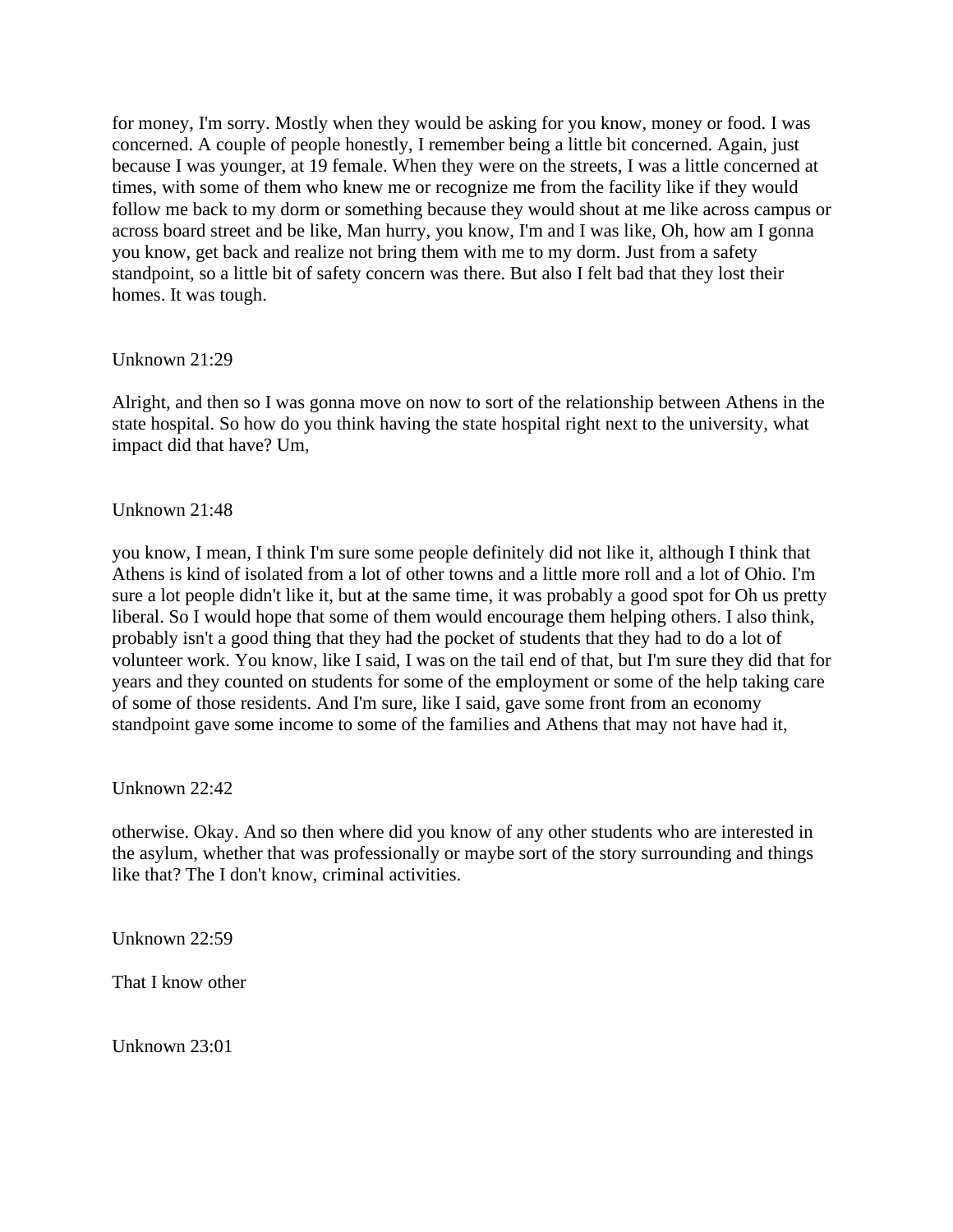are not necessarily just sort of, I don't know what you heard what you saw. how other people interacted with the asylum.

Unknown 23:13

I would say probably just because I was hanging around, I was going airborne with people that were in my major my area, you know, so I don't think it would have been a whole lot different from what I experienced as far as you know, that wanting to serve and help others. I'm sure not everybody responds. But, so I don't know that I personally do.

Unknown 23:38

Okay. All right. And then this is just the last question is what lasting impacted your volunteer work have on the rest of your life? Sort of? What impact did it have?

Unknown 23:51

Yeah, well, I mean, honestly, I, I think I could probably that volunteer opportunity that I had probably helped me secure my major. I mean, I was really undecided going into school what I wanted to do and I realized I really enjoyed working with those that maybe aren't as fortunate. You know, helping others I really enjoyed the mental health piece. So I would say really led me toward my profession today. And what I'm still doing, still enjoy, and I've always had a big interest in the mental health piece that I think that probably all stemmed from my time looking at the state hospital, asylum as a student, so I don't know that I realized it at the time. But now I think it probably made a really big impact because I was really floundering and undecided about school and I know I had to get done in four years, because was too expensive. So I very quickly felt like that was my spot. To go into social work and psychology both my both my undergrads I guess. Yeah, I had a great experience. I would definitely do it again and encourage others to do it.

Unknown 25:00

Okay, that's pretty amazing. Honestly. That's that's pretty much all I have about the ridges if I don't know if you had anything else that you wanted to say about it. Um,

Unknown 25:14

I don't think so. Charlie, do you know what you're actually close? Close? They tell you.

Unknown 25:19